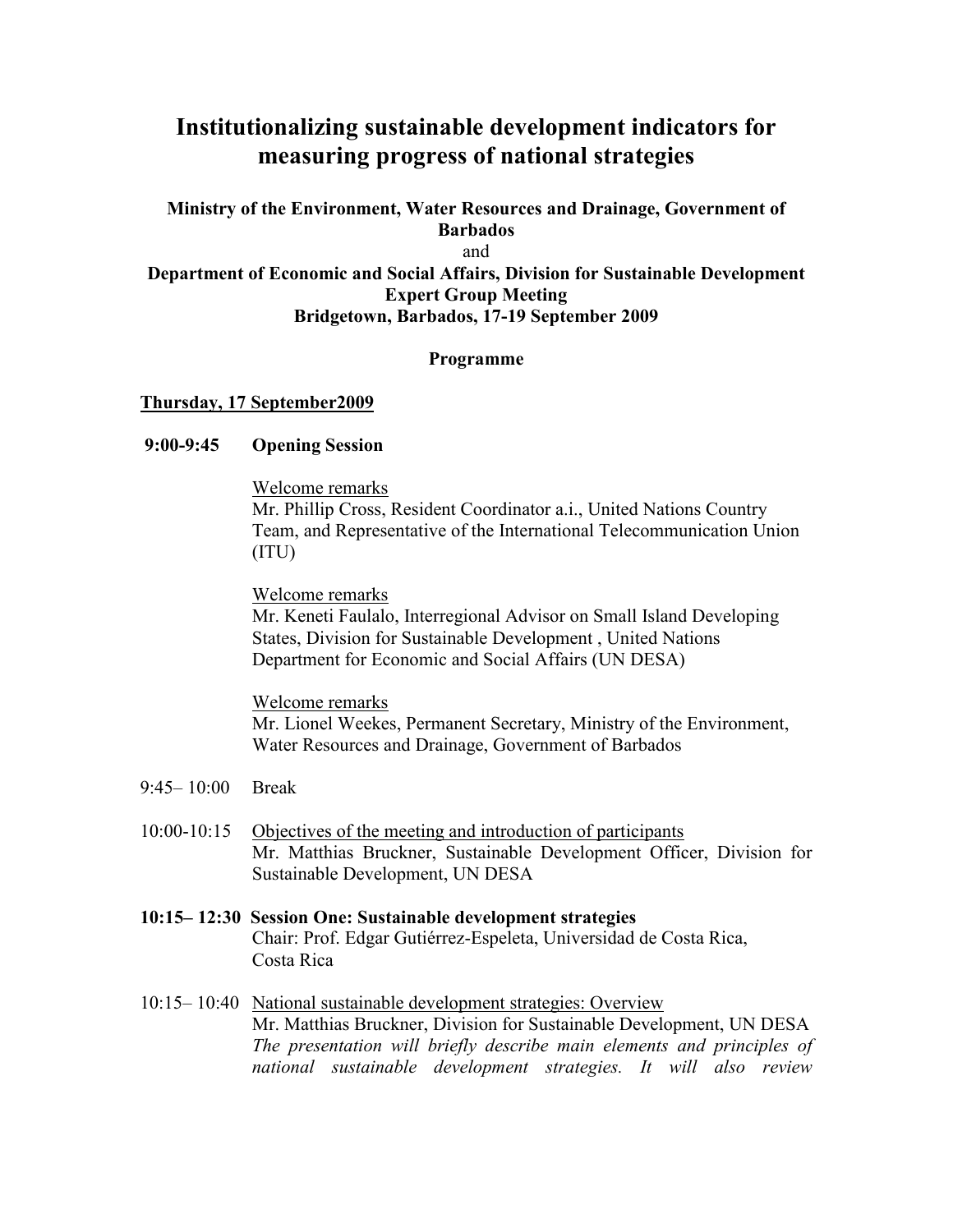*international and regional progress towards the commitments of countries to develop and implement national sustainable development strategies.* 

# 10:40– 11:00 Integrating the Mauritius Strategy of Implementation into development planning

Mr. Keneti Faulalo, UN DESA

*The presentation will describe the Mauritius Strategy of Implementation (MSI) and the Barbados Plan of Action on sustainable development in small island developing States (SIDS). In particular, the presentation will describe how integrating the MSI into development planning can help countries to achieve their national sustainable development goals.* 

- 11:00– 11:30 Questions and Answers/ Discussion
- 11:30– 12:00 Sustainable development strategies and goals in Barbados

Mr Derrick Gibbs, Senior Economist, Ministry of Economic Affairs, Empowerment, Innovation, Trade, Industry and Commerce, Government of Barbados

*The presentation will describe the National Strategic Plan of Barbados, the Barbados National Sustainable Development Policy and their linkages. Particular focus will be given to the challenges and experiences made in the strategy process.* 

- 12:00– 12:30 Questions and Answers/ Discussion
- 12:30 2:00: Lunch

## **2:00 –5:00 Session One (cont'd)**

National sustainable development strategies – country experiences Mr. Sean Cenac, Senior Development Planner, Ministry of Finance, the Economy and Public Administration, Government of Antigua and Barbuda Mr. Charles Brown, Director of Sustainable Development, Government of Bermuda

Mr. Navin Chandarpal, Presidential Adviser, Government of Guyana Mr. Hopeton Peterson, Manager, Planning Institute of Jamaica Ms. Decima Corea, Deputy Director, Ministry of Finance and Economic Planning, Government of St. Vincent and the Grenadines Ms. Vidiah Ramkhelawan, Director, Ministry of Planning, Housing & the

Environment, Government of Trinidad and Tobago

*Country representatives will present their experiences made with the development of sustainable development strategies or other planning processes, highlighting challenges and good practices made in the development and implementation of strategies.*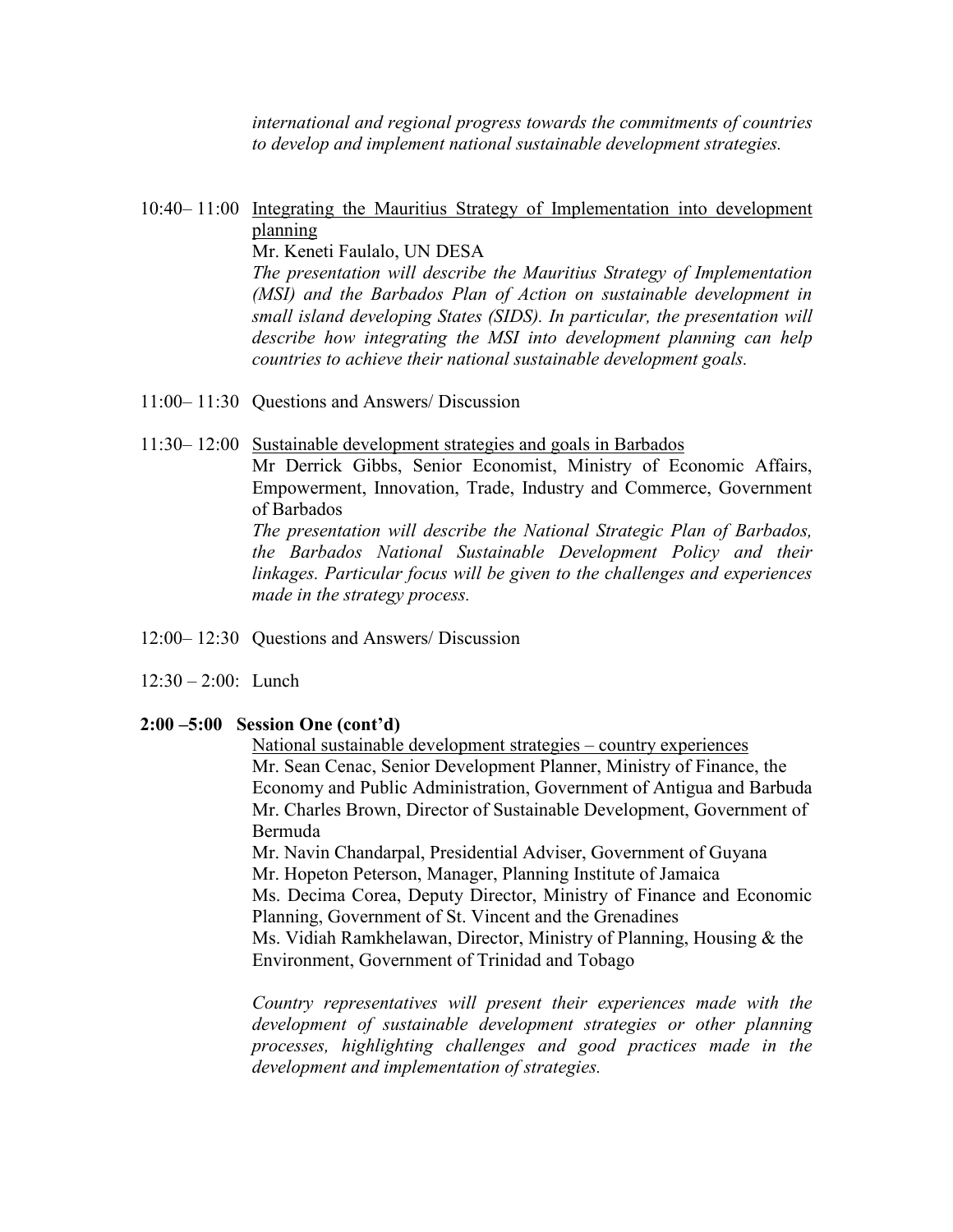#### Questions and Answers/ Discussion

- 5:00 5:15: Break
- **5:15 –6:00 Session Two: Indicator selection**  Chair: Ms. Vidiah Ramkhelawan, Government of Trinidad and Tobago 5:15–6:00 Indicators of sustainable development and monitoring national sustainable development strategies Mr. Matthias Bruckner, UN DESA *The presentation will give an overview of the usefulness of indicators for monitoring of development strategies, taking the Indicators of Sustainable Development published by UN DESA as point of departure.*
- 5:45 –6:15 Questions and Answers/ Discussion

## **Friday 18 September 2009**

- **9:00 10:45 Session Two (cont'd)**
- 9:00 –9:30 Indicators for monitoring the goal of 'Building a Green Economy' in Barbados Ms. Amrikha D. Singh, Environmental Officer, Ministry of the Environment, Water Resources and Drainage, Government of Barbados *The presentation will present the indicators selected to monitor progress towards achieving the goal of 'Building a Green Economy'. These indicators cover the areas of biodiversity, land, coastal zones, waste, water, energy, transport, and disaster. The presentation will also describe the process used in Barbados to select these indicators and will highlighted challenges faced in this process.*
- 9:30 –9:45 Questions and Answers/ Discussion

9:45 – 10:30 Indicators for monitoring sustainable development goals – country experiences Prof. Edgar Gutiérrez-Espeleta, Universidad de Costa Rica, Costa Rica *The presentation will describe the experiences made with indicators for monitoring sustainable development strategies and other planning processes in Costa Rica. The presentation will cover principles for indicators of sustainable development, the selection process for indicator sets, and highlight challenges and good practices made in the selection and implementation of indicators.*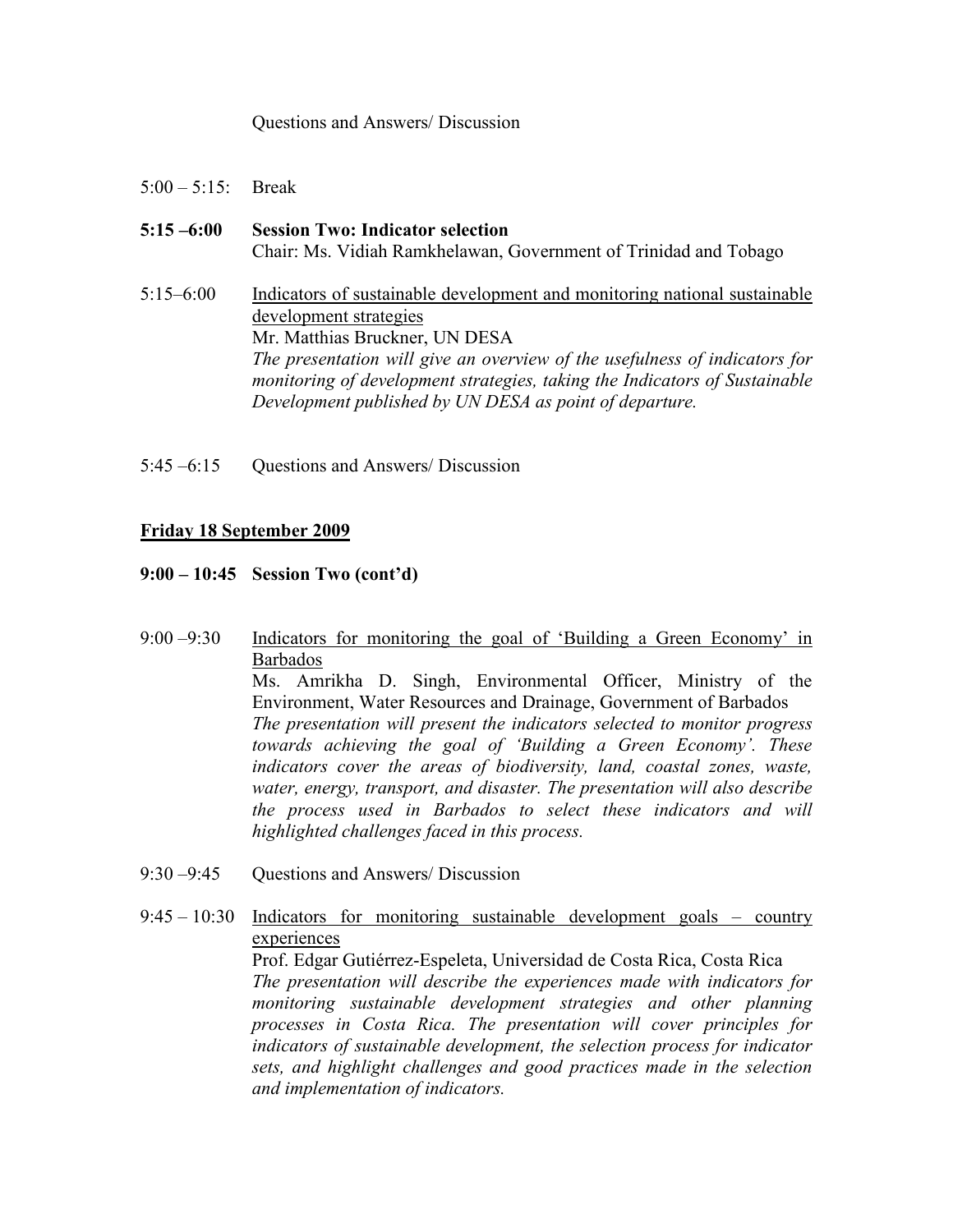10:30 – 10:45 Questions and Answers/ Discussion

- 10:45 11:00 Break
- **11:00 12:30 Session Three: Integrating cross-cutting issues into sustainable development strategies and indicators**  Chair: Mr. Charles Brown, Government of Bermuda
- 11:00 11:15 Integrating cross-cutting issues into national sustainable development strategies and indicators– the case of climate change Mr. Matthias Bruckner, UN DESA *The presentation will discuss the integration of cross-cutting and interlinked issues into national sustainable development strategies and indicator processes, using climate change as example. The presentation will describe the advantages of an integrative approach and present some country experiences.*
- 11:15 11:30 Questions and Answers/ Discussion
- 11:30 12:00 Integrating cross-cutting issues into national sustainable development strategy and plans – Country experiences Mr. Hopeton Peterson, Manager, Planning Institute of Jamaica Ms Claire Corbin, Senior Economist (ag), Ministry of Finance, Investment, Telecommunications and Energy, Government of Barbados *Country representatives will present experiences made with integrating cross-cutting issues into national sustainable development strategies and related strategy processes. The presentations may cover sustainable consumption and production as well as other cross-cutting issues.*
- 12:00 12:15 Questions and Answers/ Discussion
- 12:15 12:30 The Marrakech Process on a Ten-Year Framework of Programmes on Sustainable Consumption and Production and the role of sustainable development strategies and indicators Mr. Mark Griffith, United Nations Environment Programme (UNEP) *The presentation will describe the ten-year framework of programmes on sustainable consumption and production, in particular progress made at the regional level. The presentation will discuss the implication of the framework for national indicator and strategy processes.*
- 12:30 12:45 Questions and Answers/ Discussion
- $12:45 2:00$  Lunch